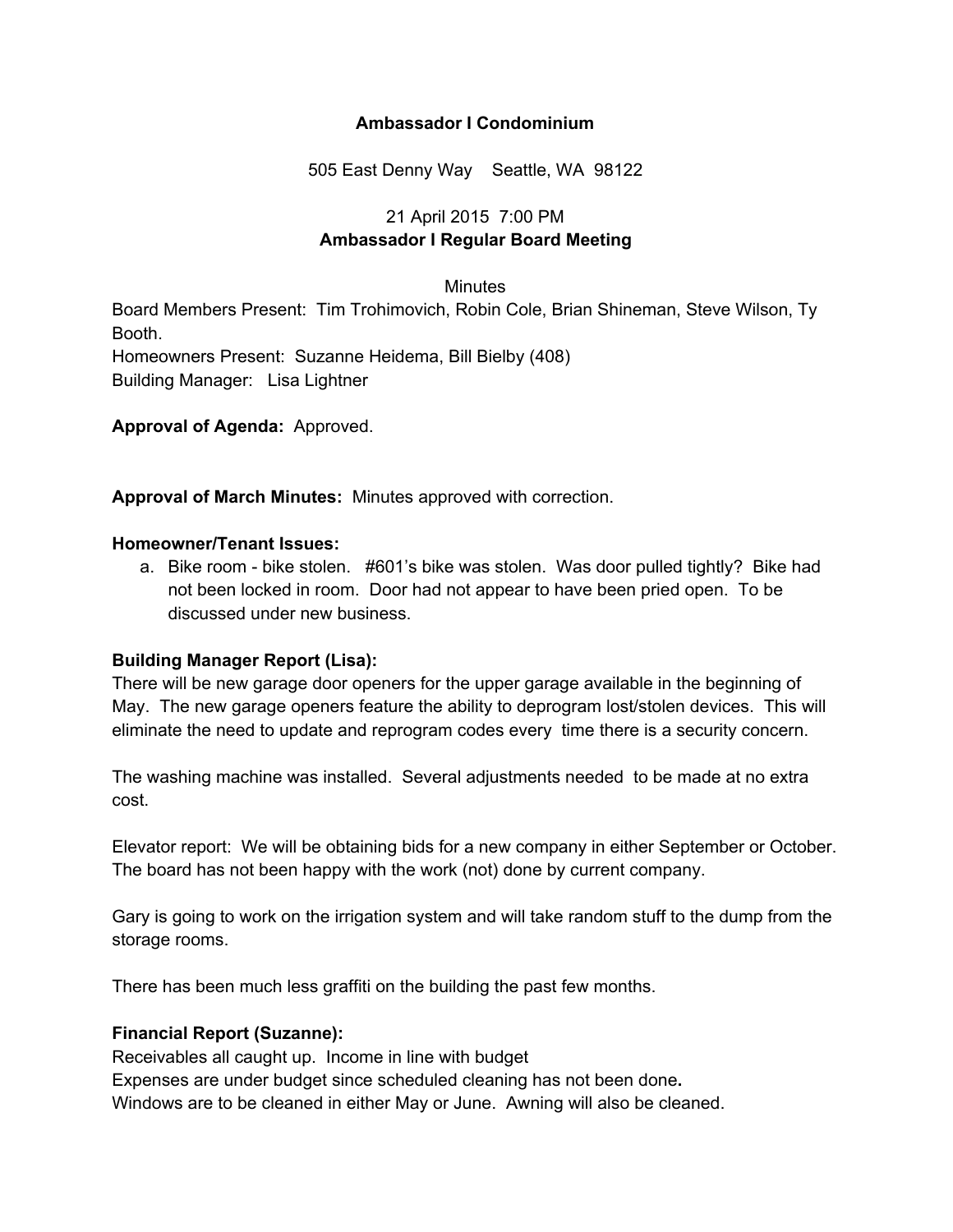#### **Old Business:**

- a. East stairwell repairs Board field trip (End of meeting)
- b. Front porch tile completed. The workman was very skilled. People seem to be pleased with the work. Mackie Suzuki wanted a very conservative curing period. Tile and installation was approximately \$7,000 including the carpeted section.
- c. Jetting lines for the 08 stack plumbing completed: The pipes were cleaned. Appears to be a garbage disposal issue. Enzyme work to be done in a few months. Suggested that drainage pipes be jetted every 5 years. The plumber we utilized had low rates.
- d. Drain pipe scope report by Action Jackson: things seem to be clear now. No blockage noted. Garbage disposals seem to be the issue.
- e. Building loan update Foundation Bank (Bellevue). Suzanne spoke with a representative and he was to send information. Awaiting rates.
- f. Update on lighting bids: Suggested we focus on lights in laundry room, stairwells and storage rooms. One bid was quite large for all the lights. Perhaps just focus on the "wrap" lights - the long bulb ballasts are failing. The ones in the stairwell too. We could wait on the canisters. There are LED tubes and ones with a better ballast. We are going to get some more bids. T-38 fluorescent lighting cost versus LED cost. Hope to have estimates for the next meeting. Steve has concerns about the canisters since they've been "baking" for 20 years. Get a separate bid for the cans. Retrofit possible. Sometimes new canisters are cheaper. We're getting bids.
- g. Amending declarations and online voting: Steve will contact our attorney regarding legal issues.
- h. Pending window project matters: We have bids from three architects. One of the bids was not comparable so we are asking for a redo. We need an architect with condo insurance**.**

# **New Business:**

- a. Re-key bike room with storage lock and latch guard which locks automatically  $\sim$  \$375. TT moved to have bike room rekeyed, RC seconded = motion passed. The new lock will be like the storage lock. Heavy door with a closer. The prior key was not secure. New tracking system will help us keep track of bikes.
- b. Insurance renewal: Package sent to board members. The increase was 3%. We are awaiting confirmation of insurance on the association's rental unit #304. Earthquake insurance included. TT moved to renew the coverage if unit covered. Robin seconded. Motion passed.

# **Next month's board meeting to be a week earlier on the 12th of May. Board inspected work done in the East Stairwell.**